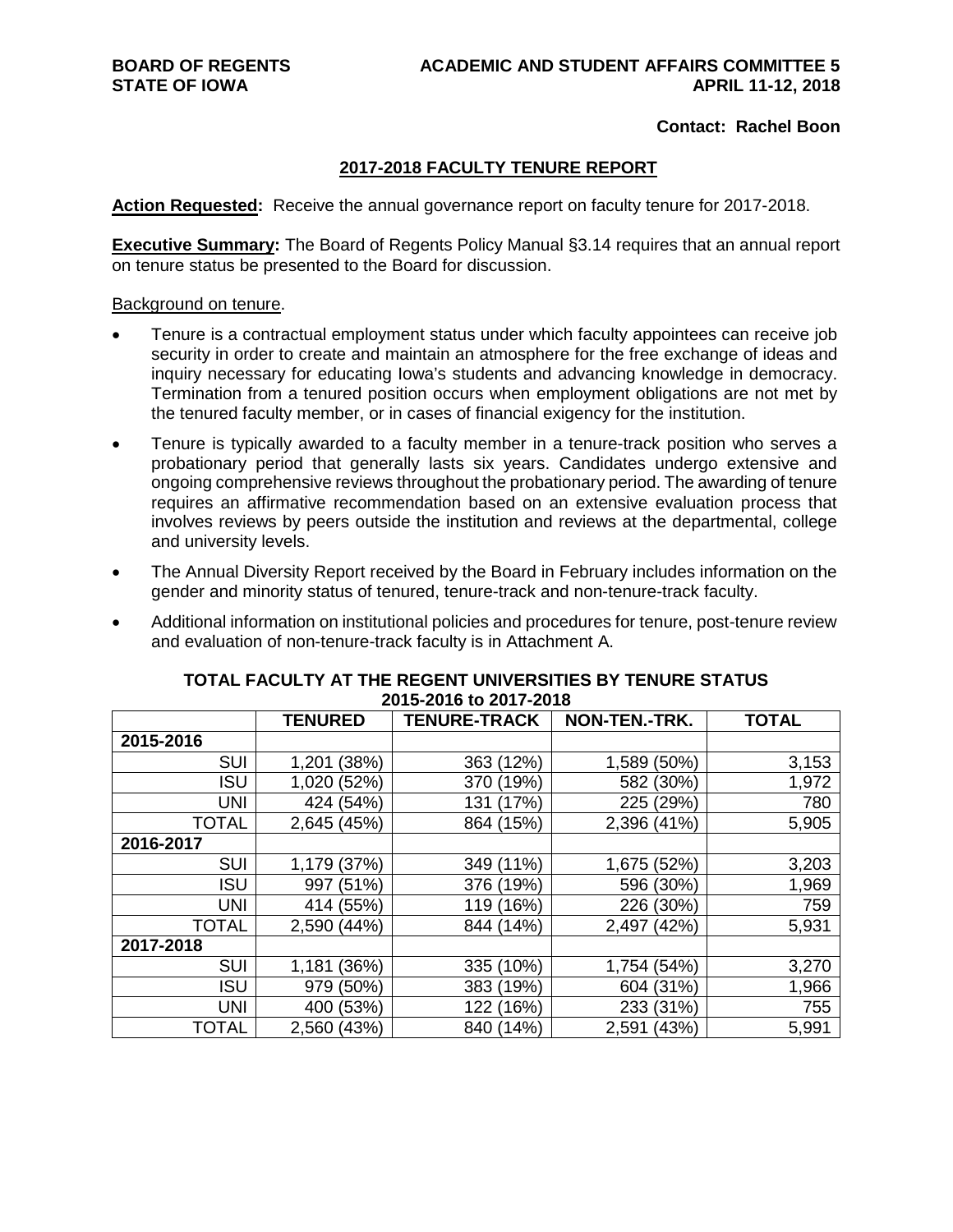# **UNIVERSITY OF IOWA**

#### **Tenure Review Policy/Process**

The following policies can be found in the UI Operations Manual Faculty policy [\(III 10\)](https://opsmanual.uiowa.edu/human-resources/faculty) and describe the process for the review of pre-tenure faculty members:

- **Faculty - Criteria for Promotion** [\(III 10.2\)](https://opsmanual.uiowa.edu/human-resources/faculty#10.2) states: "The criteria for promotions include teaching, research, and other professional contributions. Since teaching and research are the central functions of the faculty, other professional contributions are considered subsidiary to these fundamental tasks."
- **Length of Probationary Status**: "For assistant professors, the normal time in rank is six years, unless the college has established a longer probationary period norm  $(III-10.1a(4)(c))$ . and for associate professors seven years (see paragraph a above)."
- **Reappointment Review** [\(III-10.1a\(4\)\(b\)\)](https://opsmanual.uiowa.edu/human-resources/faculty/tenure-and-non-tenure-appointmentshttps:/opsmanual.uiowa.edu/human-resources/faculty/tenure-and-non-tenure-appointments): "Most initial probationary appointments at The University of Iowa are for 1) three years for colleges having a collegiate norm to make a tenure decision of not more than six years, or 2) four years for any college having a collegiate norm to make a tenure decision of more than six years, at the end of which time the candidate can be reappointed following a reappointment review. See paragraph (c) below. With the approval of the DEO, the dean of the college, and the Executive Vice President and Provost shorter initial appointments can be made."
- **Time in Which to Make Tenure Decision** [\(III-10.1a\(4\)\(c\)\)](https://opsmanual.uiowa.edu/human-resources/faculty/tenure-and-non-tenure-appointments): "The norm for making the tenure decision shall be the sixth year of probationary service, except for the Colleges of Law, Medicine, and Dentistry. The norm for the College of Law shall be the fifth year. The Colleges of Dentistry and Medicine may establish a norm of no more than eight years for all tenure track faculty members with significant patient care responsibilities. Other faculty in these two colleges will be subject to the six year norm. A new collegiate norm of more than six years must be approved by a majority of the tenured faculty of the respective college, the dean of the respective college, and the Executive Vice President and Provost. The new norm becomes effective upon approval by the Executive Vice President and Provost. Other colleges may request that the [Faculty Senate](https://uiowa.edu/facultysenate/) authorize consideration of changes in their own collegiate norms."
- Further information can be found in the **Review and Promotion Procedures** [\(III 10.5\)](https://opsmanual.uiowa.edu/human-resources/faculty#10.5) and the Office of the Provost issues the guidance, *[Procedures for Tenure and Promotion Decision-](http://provost.uiowa.edu/files/provost.uiowa.edu/files/prom_ten_proc_TT.pdf)[Making](http://provost.uiowa.edu/files/provost.uiowa.edu/files/prom_ten_proc_TT.pdf)*. This procedural document is used by all academic units of the University to help ensure that the decision to grant tenure is based on systematic evaluation and documentation of faculty members' teaching effectiveness, scholarship, and service contributions. University policy also states that each academic unit may develop a statement of policies and procedures to be used by that unit for faculty appointments, evaluations, and promotions that supplements the general University policies and procedures.
- **Evaluation of Instructional Performance.** Teaching is fundamental to the mission of the University and evaluation of teaching effectiveness is a critical part of the tenure decision. Methods for evaluating and supporting tenured faculty instructional performance, and supporting resources, include ACE (Assessing the Classroom Environment) Student Evaluations, Peer Review of Teaching, Office of Teaching, Learning & Technology Center for Teaching, and the Office of Assessment.
	- **[ACE Online Course Evaluations](https://teach.its.uiowa.edu/technology-tools/ace-online-course-evaluations)**: Effective January 2016, the UI fully transition to online student evaluations, estimated to save approximately \$350,000 per year. Assessing the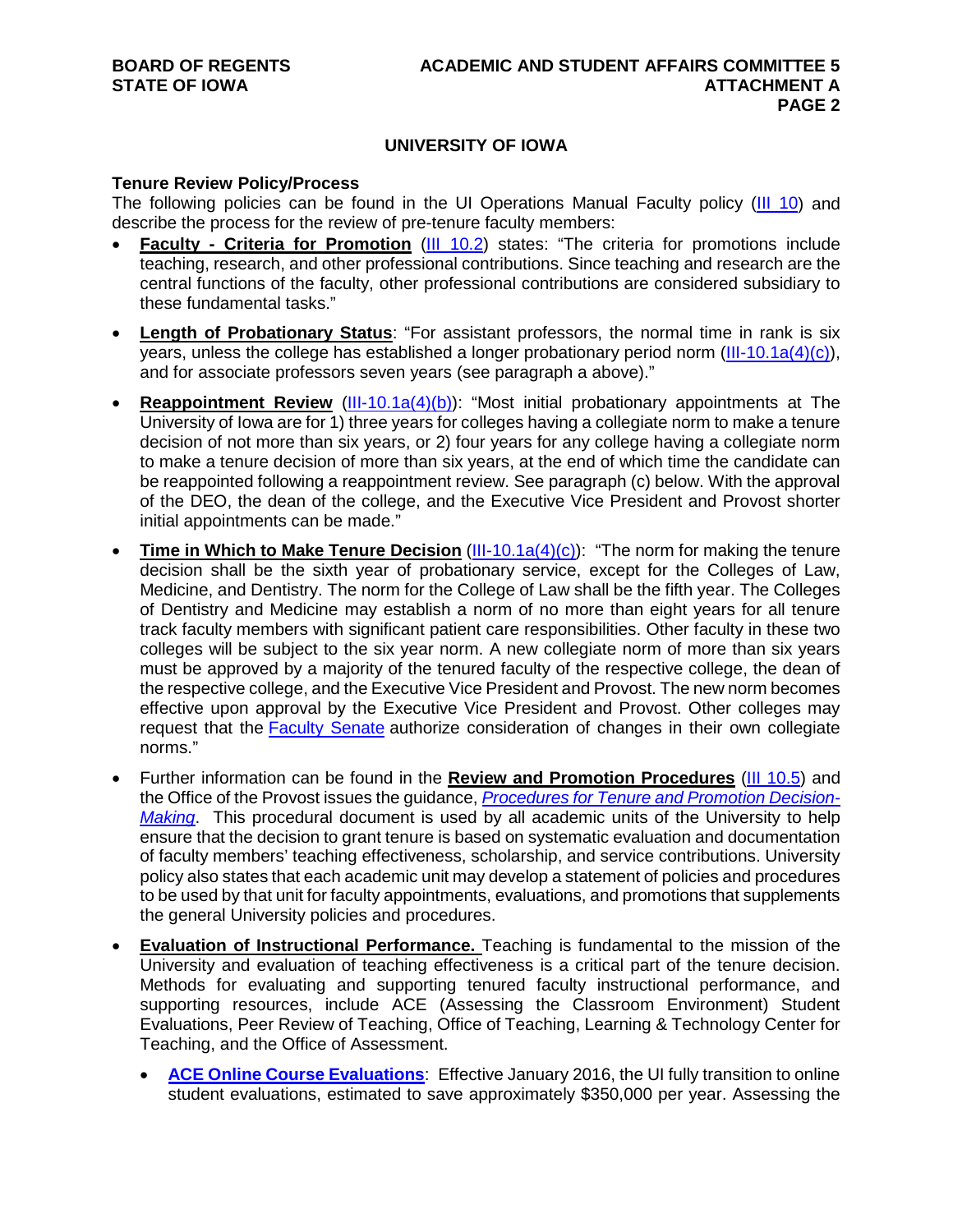Classroom Environment (ACE) is an online evaluation system that collects student opinions about an instructor and provides a standard set of summary results. ACE Online allows students to complete course-evaluation forms on any computer or mobile device, as opposed to a printed course evaluation form. Instructors can select a set of items from a question bank of approximately 200 evaluative statements. Instructors may or may not be required to use ACE and should check with their department to determine their options.

- **Peer Review of Teaching:** The *Procedural Guidelines for Tenure and Promotion Decision-Making* instructs colleges to develop processes for **peer review of faculty teaching**. Generally, colleges require senior faculty members in units to evaluate classroom teaching and review written and electronic course materials. College guidelines for peer review of teaching are tailored to the various types of teaching that occur in the units of that college (e.g., large classroom, small seminar or laboratory teaching, clinical teaching). Together, the student and peer evaluations provide substantial information to help faculty members assess and improve their teaching and assist senior faculty members and administrators when they make promotion and tenure decisions.
- The **[Office of Teaching, Learning & Technology's Center for Teaching](https://teach.its.uiowa.edu/organizations/center-teaching)** is also a key resource for teaching assessment and development. The Center offers workshops, classroom observations, [Class Assessment by Student Interviews](https://teach.its.uiowa.edu/class-assessment-student-interview-classi) (CLASSI), and many other forms of professional development to support teaching excellence among faculty members, graduate teaching assistants, and others on campus.
- **Office of Assessment:** The Associate Provost for Undergraduate Education supports the **[Office of Assessment](http://www.uiowa.edu/assessment)**, which assists outcomes assessment in departments by:
	- o Consulting on design and use of assessment strategies,
	- o Facilitating access to institutional data that help address department assessment questions,
	- o Providing department-specific reports of campus survey data, and
	- o Compiling department summaries of lessons learned and actions taken based on their assessment efforts.

# **Post-tenure Review Policies**

Per the Review of Tenured Faculty Members policy [\(III 10.7\)](https://opsmanual.uiowa.edu/human-resources/faculty#10.7), all tenured faculty members shall receive an annual and five-year performance review.

- Annual review of tenured faculty. An annual performance review of all tenured faculty members, through a process developed by the unit head (DEO, or equivalent) in consultation with the faculty of the department, or in nondepartmental units with the faculty of the college, and approved by the dean and Provost, is conducted by the unit head as part of the salarysetting process. Review of tenured faculty shall include an evaluation of research/scholarship, teaching, and service. As part of this review, each faculty member must make available to the unit head materials specified in the statement of the department's review process (e.g., vitae, teaching evaluations, etc.).
- Five-year peer review of tenured faculty. All tenured faculty members will undergo a peer review once every five years subsequent to their most recent tenure or promotion review, with a few exceptions (e.g., they are being reviewed for promotion to a higher rank during the year of the scheduled review, they are within one year of announced retirement or are on phased retirement, or they serve as DEO, assistant dean, associate dean or dean).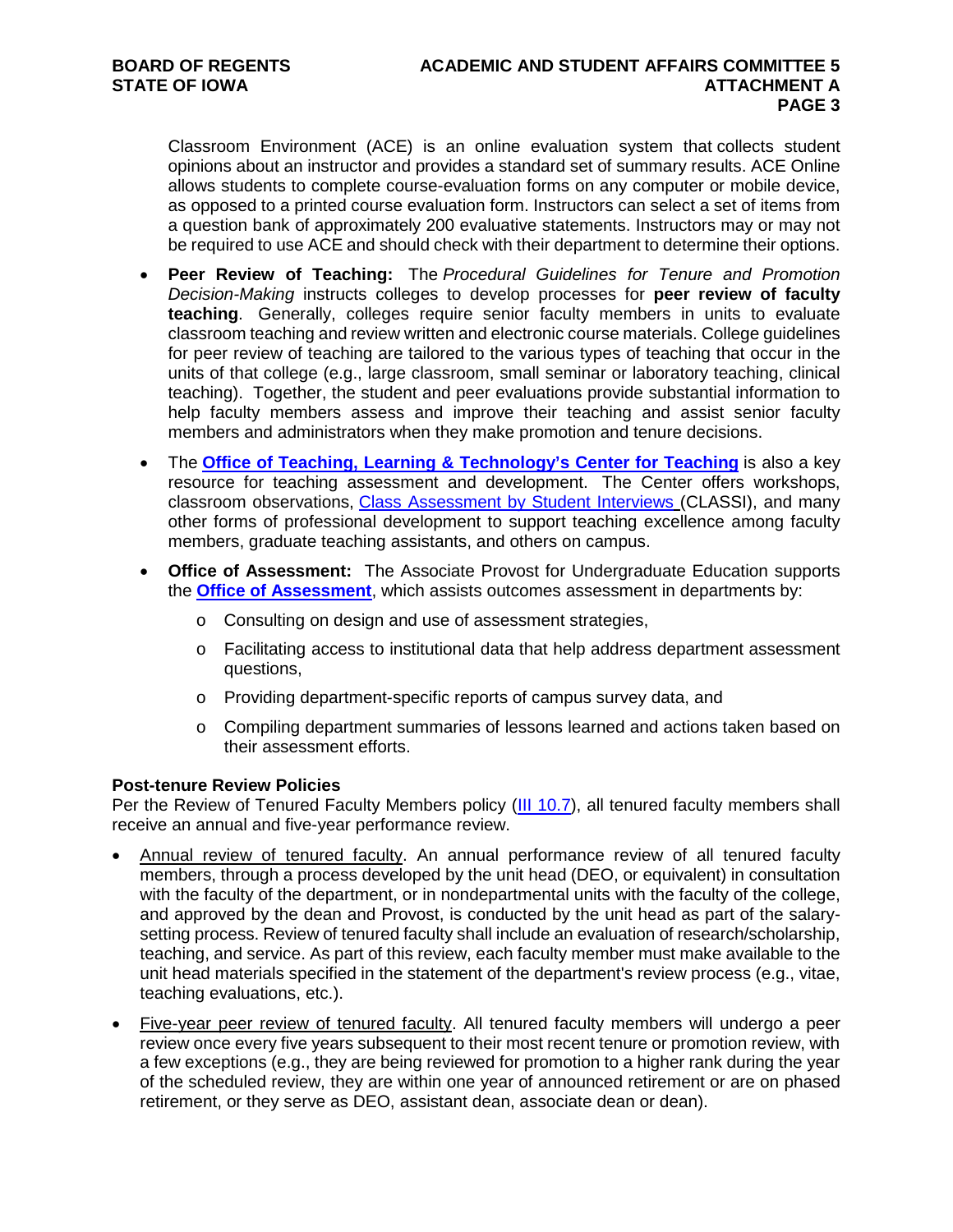# **Evaluation of Teaching for Non-Tenure Track**

SUI has three regular, non-tenure-track faculty tracks: the Clinical Track, the Instructional Track, and the Research Track.

- Clinical Track [\(III-10.9\)](https://opsmanual.uiowa.edu/human-resources/faculty#10.9): All clinical faculty must devote a significant portion of their time to providing or overseeing the delivery of professional services to individual patients or clients. In addition, teaching students, residents, or fellows of the University at the undergraduate, graduate, professional, or postgraduate level is an essential job function for all faculty (whether tenured, tenure track, or clinical). Clinical faculty must integrate the delivery of their professional services with their teaching. The Office of Consultation and Research in Medical [Education](https://medicine.uiowa.edu/ocrme/) (OCRME) in the Carver College of Medicine provides a broad range of services to support medical education and scholarship, including research and evaluation, curriculum design and multimedia, and teacher development for faculty and residents.
- Instructional Track [\(111-10.11\)](https://opsmanual.uiowa.edu/human-resources/faculty#10.11): Instructional faculty shall devote a substantial amount of time to providing or overseeing the delivery of instruction to students in the classroom or in other settings appropriate to the discipline. Further, all reviews of instructional faculty shall be conducted according to written standards of competence and performance defined by the relevant units and in compliance with applicable University policies. The college employing the largest number of Instructional Track Faculty, the UI College of Liberal Arts, requires an annual review of its Instructional Faculty with a rigorous assessment of teaching quality.
- Research Track [\(III-10.10\)](https://opsmanual.uiowa.edu/human-resources/faculty#10.10): Research track faculty devote almost all of their time to performing externally supported research and are expected to submit or assist in the submission of research grant applications. Teaching is an essential function of all faculty, but in the case of the research-track faculty, it would occur predominantly in the form of service on doctoral committees (including serving as a co-chair with a tenure-track faculty member) with the approval of the Graduate College. Research-track faculty cannot be assigned to teach courses, but they could provide auxiliary lectures on areas of knowledge relevant to their research or to engage in other teaching as may be required by the terms of their research grant or contract. Due to the limited teaching role of research faculty, their performance reviews focus primarily on research productivity.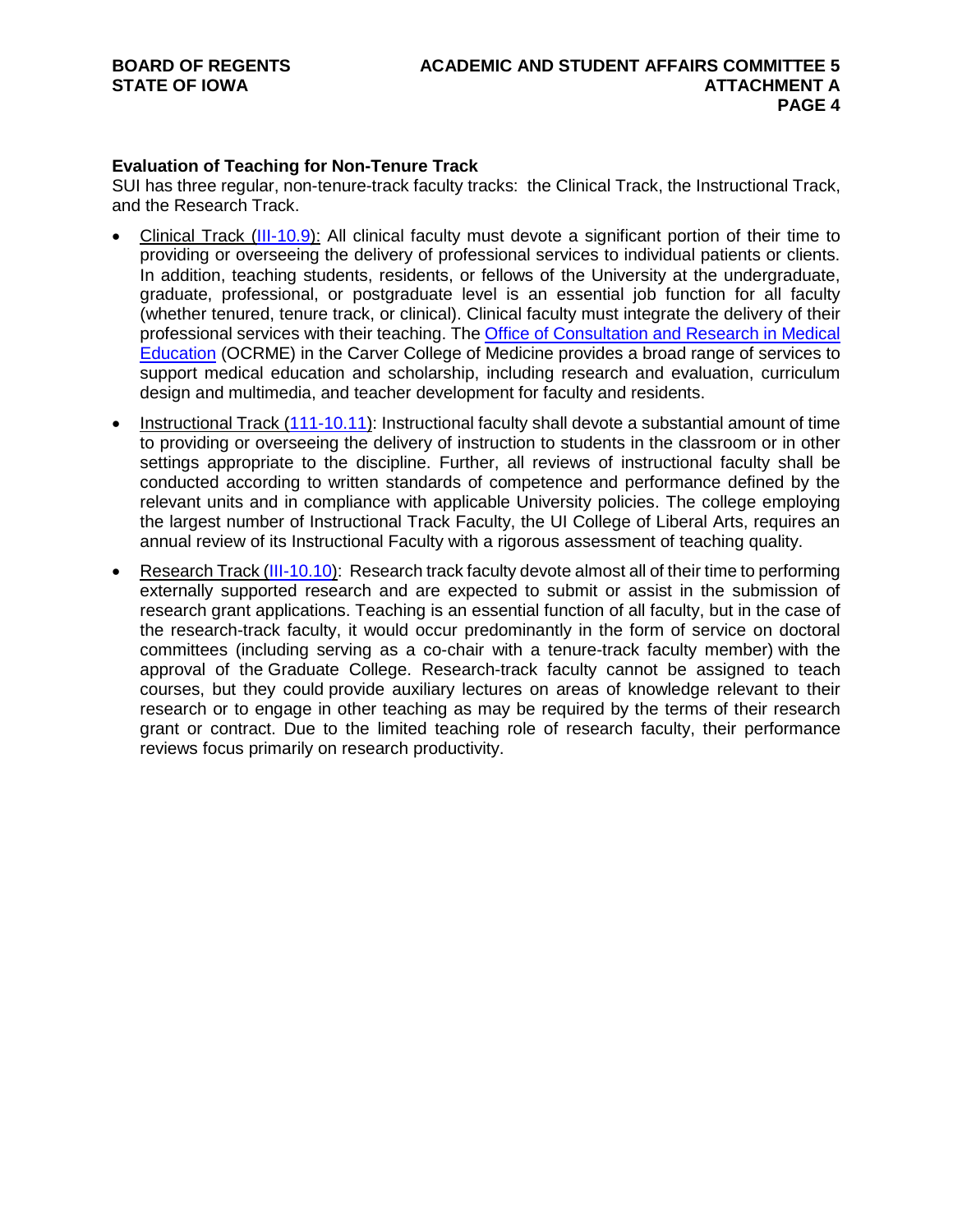# **IOWA STATE UNIVERSITY**

All ISU faculty, inclusive of appointment type or tenure status, have a Position Responsibility Statement which forms the basis of all evaluation. As articulated in the ISU Faculty Handbook (3.4-3.4.1), "[t]he Position Responsibility Statement (PRS) is a tool that describes the range of responsibilities undertaken by a faculty member. The PRS is written and approved by both the faculty member and the department chair. Because responsibilities and duties change throughout faculty careers, the PRS shall be reviewed and updated as necessary at intervals appropriate to the stages of faculty career development. Thus the PRS allows for a flexible and individualized system of faculty review. The PRS shall not prevent or constrain justifiable changes to or developments within any area of a faculty member's position responsibilities. The PRS description itself should be general and include only the significant responsibilities of the faculty member that are important in evaluating faculty." Faculty performance evaluations, whether annual, peer, or advancement reviews, are based on the PRS of the faculty member under review.

#### **Tenure Review Policy/Process**

All tenure-eligible faculty hired as an assistant professor undergo a preliminary peer review (see *ISU Faculty Handbook* 5.1.1.3) in the third year of a seven-year probationary period. This rigorous pre-tenure review is an important aspect of Iowa State's protocol for the evaluation of early-career faculty members and their advancement toward promotion and tenure. The review is based upon the faculty member's PRS, as well as departmental criteria and standards used for promotion and tenure. The review process must include peer review, including a peer evaluation of teaching, and an evaluation by the chair. The review informs the decision by the department chair and dean to reappoint the faculty member during the probationary period.

For tenure-eligible assistant professors, the formal promotion and tenure review is conducted in the sixth year of the probationary period. Chapter 5 of the *ISU Faculty Handbook* describes the review process, including the criteria for promotion and tenure. The evaluation for promotion and/or tenure initiates in the department, with review at each administrative level above the department. Review of departmental recommendations at the college level must involve faculty from outside the department concerned. The standards, qualifications, and procedures are outlined in the *ISU Faculty Handbook* (sections 5.2.2-5.2.4).

While a faculty member is ordinarily reviewed for tenure in the sixth year of appointment, upon consultation with the department chair, he or she may be reviewed for tenure at any time he or she has satisfied the criteria and requirements for promotion and tenure. (*Faculty Handbook* 5.2.1.3) Tenure-eligible faculty members with part-time appointments during the probationary period will be reviewed for tenure in the equivalent of the sixth year of full time service during the regular P&T review cycle. While the probationary period ordinarily provies sufficient time for the faculty member to demonstrate his or her qualifications for tenure, exceptional circumstances do arise that significantly interfere with the faculty member's opportunity to develop the qualifications necessary for tenure in the time allowed. In these cases, the faculty member may request an extension of the probationary period based upon such circumstances. The policy describing the qualifying circumstances and process for requesting an extension may be found in the *ISU Faculty Handbook* (5. 2.1.4).

Evaluation criteria for tenure-eligible faculty, both annually and for tenure and promotion, are stated in writing as part of each department's governance documents. These criteria apply to the position responsibilities of tenure-eligible faculty and are consistent with a commitment to excellence in scholarship. Written student teaching evaluations are conducted for every course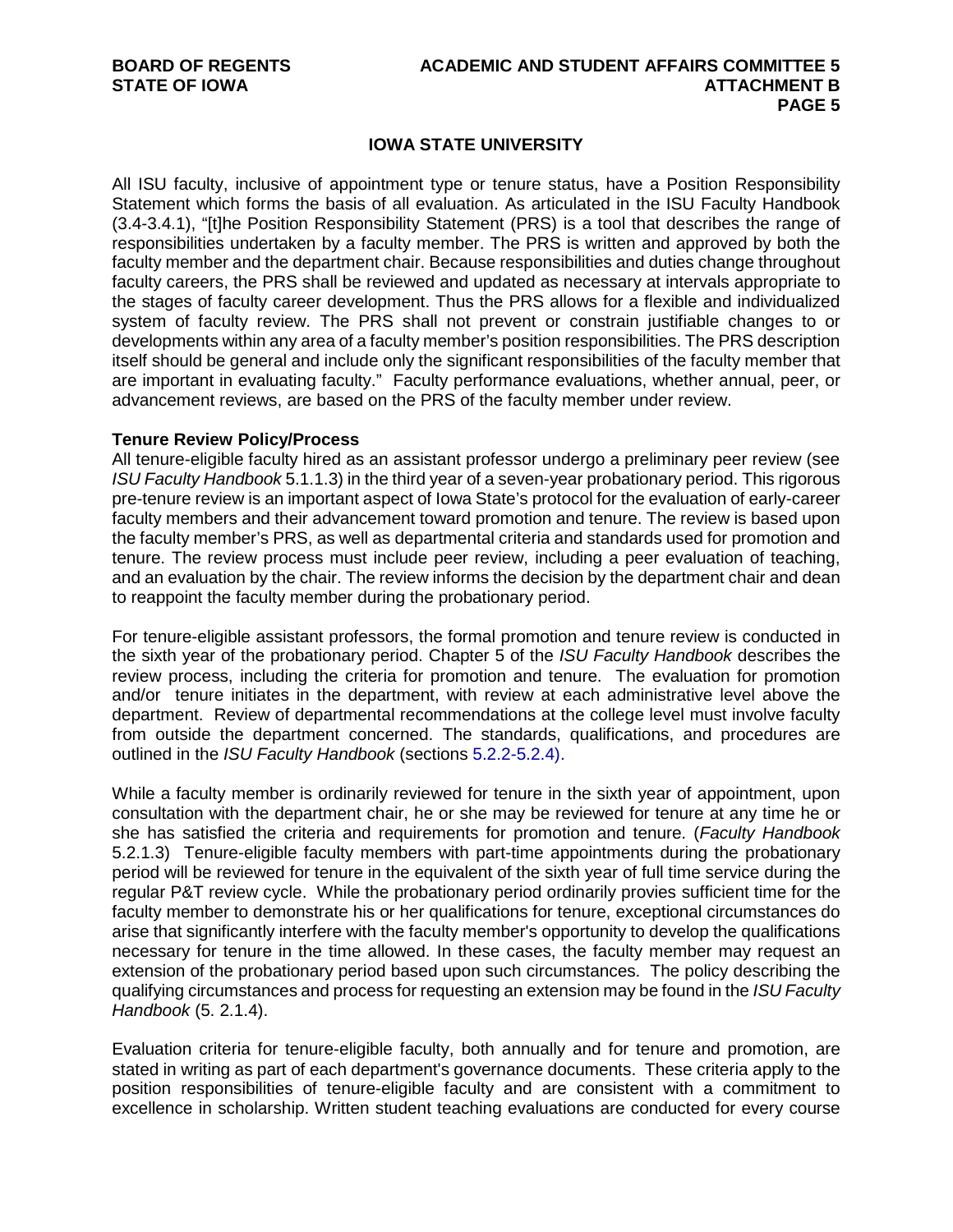taught by a faculty member, and these evaluations, statistical and discursive, are used both to improve instruction, as well as to evaluate teaching performance. Peer-observation and evaluation of teaching performance are also part of this process.

#### **Post-Tenure Review Policy**

The Post-Tenure Review Policy (*Faculty Handbook* 5.3.2) provides all tenured faculty with a comprehensive peer evaluation of their accomplishments. This peer review recognizes successes and provides feedback on improving performance where needed. It addresses the quality of the faculty member's performance in accordance with all PRSs in effect during the period of the review. The areas to be reviewed typically include teaching, research/creative activities, extension, clinical or professional practice, and institutional service, in alignment with the PRS. The Post-Tenure Reivew includes an overall recommendation of the faculty member's performance (meeting expectations or below expectations). When any aspect of performance is deemed "below expectations," the department chair (with input from the peer review committee) develops an action plan for performance improvement. The Post Tenure Review policy requires a list of specific action items to be accomplished, a timetable to evaluate acceptable progress, and a description of consequences for not meeting expectations.

The *Faculty Handbook* policy delineates timeline, specific outcomes, and the roles of administrators in the peer review process. The timeline stipulates that the PTR must occur at least every seven years; at the request of the faculty but no fewer than five years since the last review; or the year following two unsatisfactory annual reviews.

#### **Non-Tenure-Eligible Faculty Evaluation and Advancement Review**

Evaluation of non-tenure-eligible faculty is based on the individual faculty member's PRS and is consistent with a commitment to excellence. At ISU, non-tenure-eligible faculty include teaching faculty (lecturer, senior lecturer), clinical faculty (Clinical professor track), research faculty (Research professor track), and adjunct faculty. NTE facuty are evaluated for advancement using established criteria appropriate to their appointment type as described in their departmental governance document and in accordance with the *Faculty Handbook*. Evaluations for renewal of appointment will be conducted by an appropriate faculty committee, and recommended by the department chair at the time of reappointment. Additionally, performance evaluations conducted by a peer faculty committee should be completed at least every six semesters of employment or at appointment renewal time, whichever is greater, for those who will be considered for future re-appointment and shall be based on the individual's PRS. As with all faculty evaluations and advancement reviews, student evaluations of teaching, both statistical and discursive, are reviewed and considered as an integral part of the evaluation process. Peer teaching evaluation is required for contract renewal and advancement. The process and criteria for advancement through the non-tenure-eligible ranks are detailed in Chapter 5.4.1 of the *ISU Faculty Handbook.*

## **Annual Evaluation of Faculty**

All faculty members, tenured, tenure-eligible, and non-tenure-eligible, whether full-time or part time, are evaluated annually to assess performance with respect to their position responsibilities, and to determine goals for the coming year. These annual evaluations are the responsibility of the department chair and consistently include evidence of teaching performance as well as evidence of productivity in research/creative activities, extension, professional/clinical practice, and institutional service, as appropriate. Evidence of teaching performance must include student evaluations of teaching (both statistical and discursive) for all courses taught.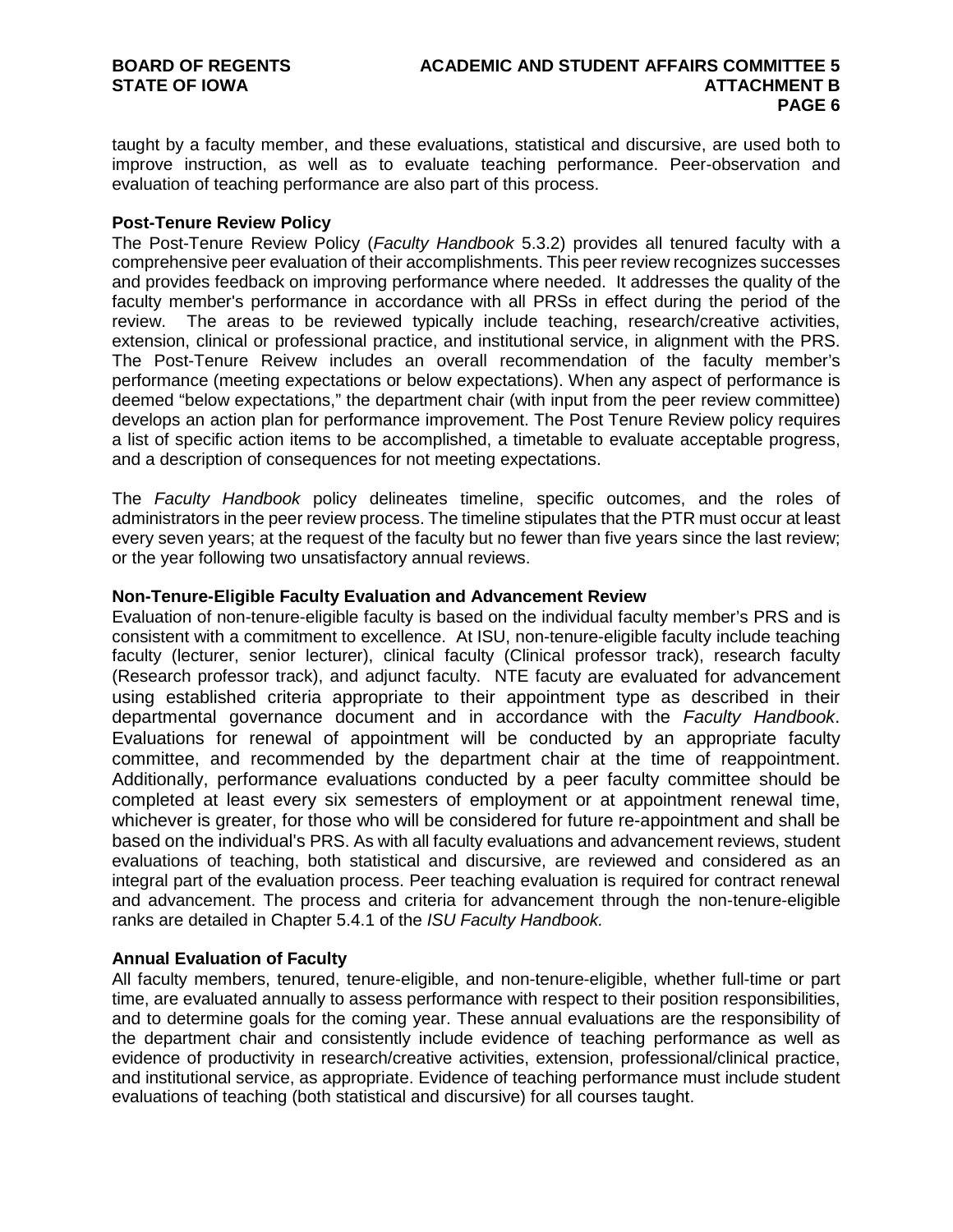The annual evaluation process is finalized in a written document that is prepared by the department chair and signed by both chair and faculty member.

The Faculty Handbook policy (5.1.1.2.1) establishes guidelines on the development and implementation of an action plan as a consequence for faculty performance that is unsatisfactory. It states: "In the case of an unsatisfactory annual evaluation, the department chair, with the input of the faculty member, will develop an action plan to guide improved performance in accordance with the faculty member's position responsibility statement. The action plan must include the following elements: 1) a list of action items to be accomplished that are detailed, clear, and aligned with a timeline; 2) a specified date for a mid-term evaluation; and 3) a description of consequences if the action items are not completed by the designated timeline."

## **Institutional Support for Effective Teaching and Student Learning**

ISU's Center for Excellence in Learning and Teaching (CELT) serves to support, promote, and enhance teaching effectiveness and student learning at ISU. Through the efforts of CELT, ISU supports its faculty across the arc of their professional career through programming that assists new faculty members to establish their teaching program and focus on teaching effectiveness; through guiding faculty in redesigning a course with a new teaching approach; and through helping faculty develop scholarship of teaching and learning (SoTL) research projects based on their innovative approach to student learning. CELT provides all faculty with information, guidance, and tools to enhance or improve their effectiveness in teaching, including online teaching support, flipped classroom initiative, teambased learning, and online course design workshops. In addition, CELT provides extensive materials to support peer observation of teaching, a required component of promotion and tenure reviews.

Additional programming to ensure faculty success includes:

- New Faculty Orientation is offered twice annually, in mid-August and in January, to provide all new faculty with an introduction to university programs and resources with a particular emphasis on scholarship.
- As part of New Faculty Orientation, CELT offers an Effective Teaching Symposium for new tenure-eligible and non-tenure eligible faculty each August to assist with the transition to ISU.
- The SVPP coordinates a one-on-one mentoring program for all first year tenure-eligible faculty. This program matches each new faculty member with a senior colleague who is responsible for providing guidance with regard to department and institutional culture, and teaching and research expectations.
- Regular faculty development workshops are offered and include presentations on Effective Mentoring, Working with Graduate Students, NTE Faculty Advancement, Diversity and Inclusions, and Promotion and Tenure.
- Individual academic colleges offered career development workshops on advancing through to promotion and tenure for both tenure-eligible and mid-career faculty.
- Each year, the ISU ADVANCE program offers a workshop for Associate Professors on effective strategies for building a case for promotion.

The Office of the Vice President for Research (VPR) offers over a dozen workshops and programs each year on topics such as successful grant writing, getting to know federal granting agencies, collaborating with industry, and interdisciplinary research.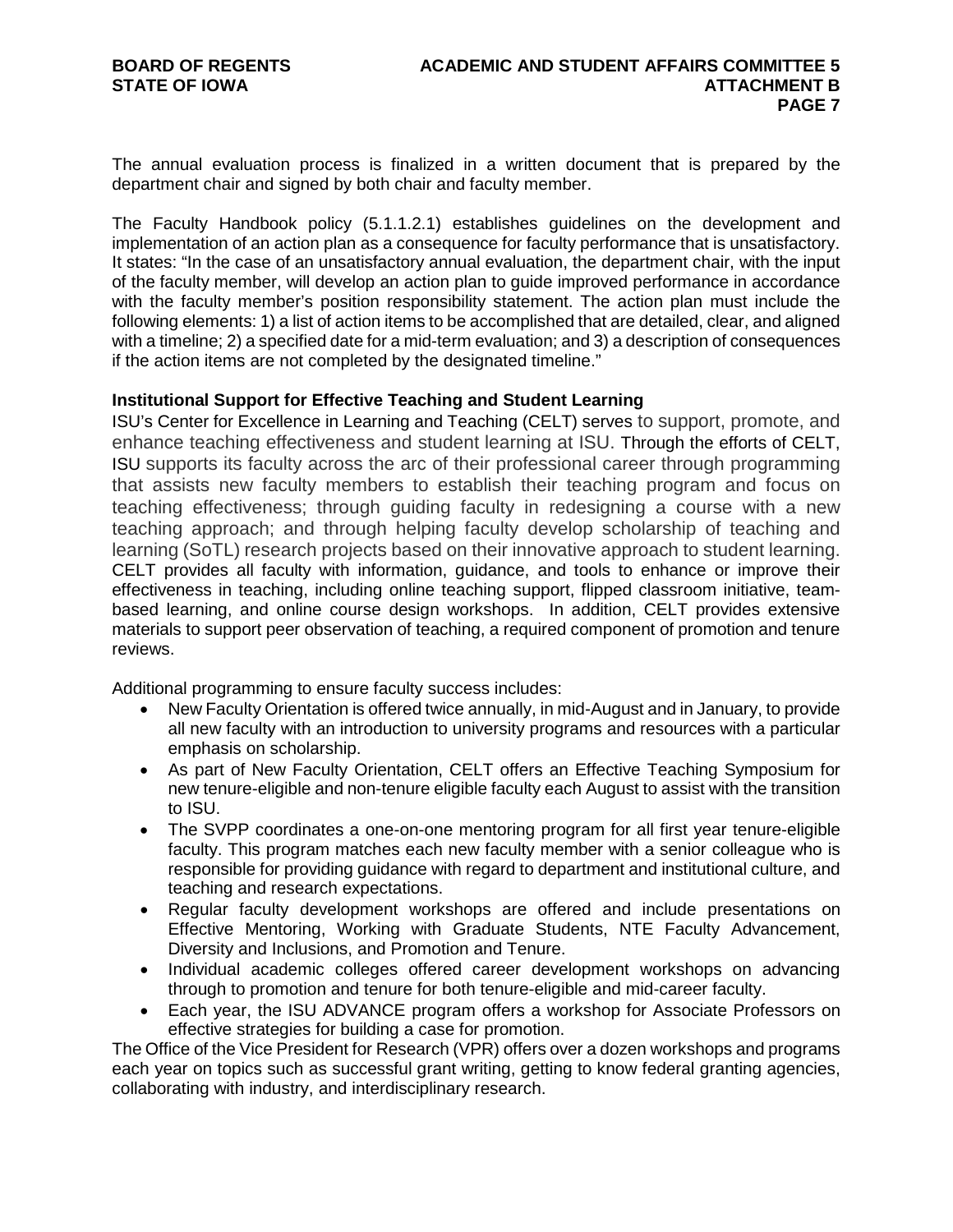# **University of Northern Iowa**

#### **Tenure Review Policy/Process**

University of Northern Iowa general evaluation procedures, as well as Tenure policies and procedures, are defined in chapter three of the Faculty Handbook (see procedures, are defined in chapter three of the Faculty Handbook (see [https://provost.uni.edu/sites/default/files/documents/facultyhandbook-070117.pdf\)](https://provost.uni.edu/sites/default/files/documents/facultyhandbook-070117.pdf). These procedures were developed by the faculty and approved by the provost for inclusion in the handbook. Tenure acquisition requires that candidates have a documented record of accomplishment in teaching, research/scholarship/creative achievement, and professional service. Evaluation for tenure and promotion is required during the sixth year of probationary service.

Departments have established processes and criteria for utilization in evaluating teaching, research/creative activities, and service. All aspects of faculty members' portfolios are thoroughly examined and reviewed by all evaluating bodies to ensure candidates have the ability to apply the doctorate, or other comparable terminal degree-level of training to teaching, research/scholarship/creative work, and public professional service before receiving tenure.

Chapter Three of the Faculty Handbook provides specific procedures for evaluation of teaching, research/scholarship, and professional publications; artistic productivity; the esteem in which the Faculty member is held by students, colleagues, and administrative officers; professional growth; participation in University activities and contributions to the general welfare of the university. Probationary faculty members on the tenure-track are evaluated annually by a departmental Professional Assessment Committee (PAC) and by their department head. The college deans and the provost review the evaluations of the PAC and department head as well as materials collected in a portfolio in making their own judgments about faculty performance. The evaluation of teaching includes a review of teaching materials, classroom observations, and examinations of student assessments of teaching.

Student assessments of teaching are required during the fall or spring semester of each academic year for all probationary, term, renewable term and temporary faculty (Chapter 3, Subdivision 3.22). Tenured faculty members are required to conduct student assessments of teaching each second year during the fall or spring semester (Chapter 3, Subdivision 3.23). The student assessment instrument that was created by the provision of the 2013-2015 Master Agreement includes both summative and formative response items to assist faculty in improving their teaching methods. As of fall 2017, all student assessments are completed online.

In addition to annual and tenure and promotion reviews, every faculty member's teaching, scholarship and service performance is evaluated at the end of each academic year for purposes of assessing overall performance and recognizing accomplishments or any deficiencies to be addressed in teaching, research/creative activities, or service.

#### **Post-tenure Review**

All reviews of faculty members' performance at the University of Northern Iowa is specified in the Faculty Handbook. Under the evaluation provisions of Chapter Three of this handbook there are three mechanisms for post-tenure review of faculty members. First, a tenured assistant or associate professor may apply for a review that may lead to a promotion to either associate or full professor. Second, every tenured faculty member is evaluated annually by his/her department head (Chapter 3, Subdivision 3.43 Annual Evaluation). Student assessments are reviewed by each faculty member and department head. Department heads distribute evaluation standards in